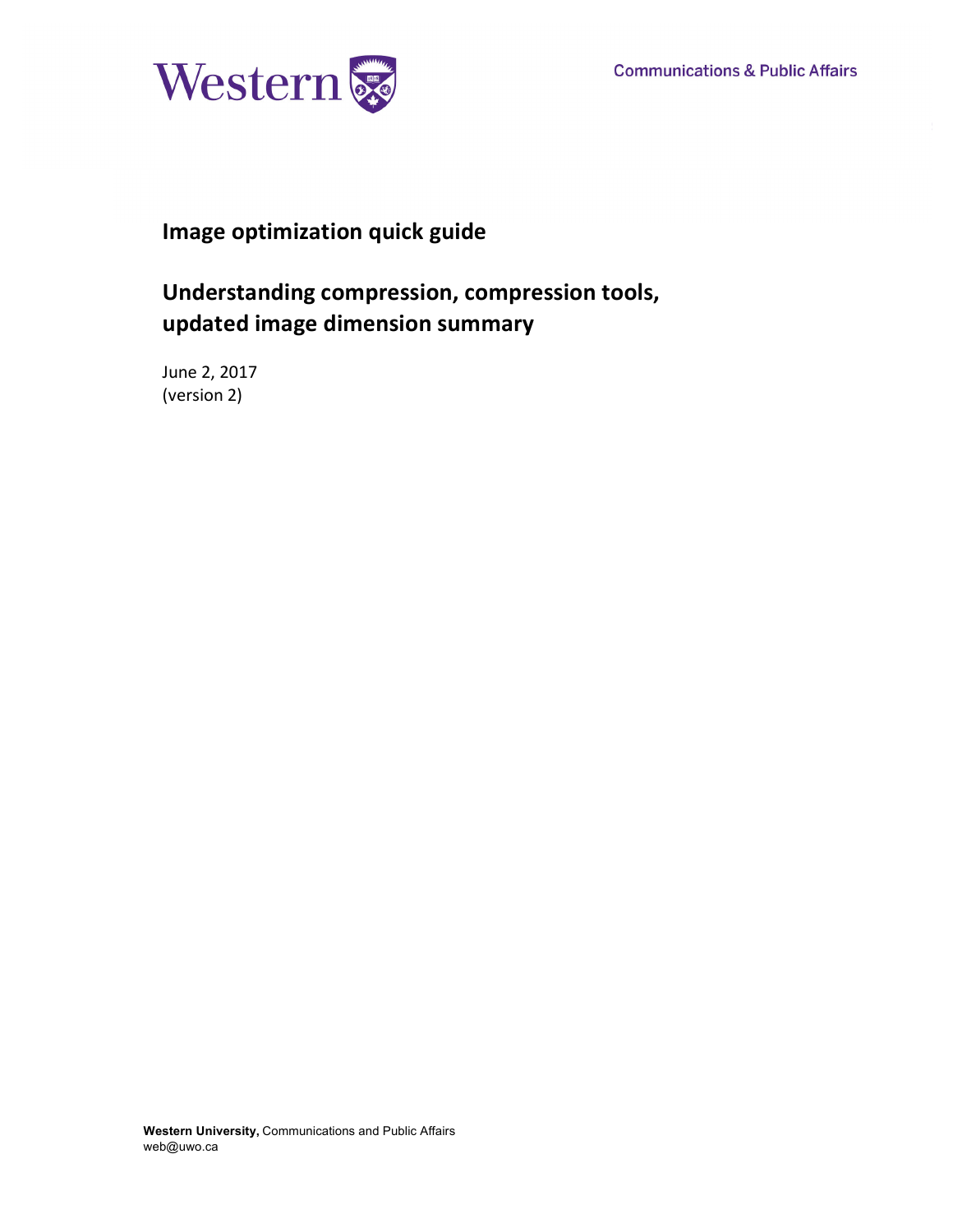# **Part 1: Understanding Compression**

- i. What is Image Compression?
- ii. Why do we need to Compress Images?
- iii. Lossy vs. Lossless Compression
- iv. Vector vs. Raster Images
- v. Selecting the Correct File Format
- vi. Tips and Tricks

### **Part 2: Useful Tools**

- i. TinyPNG
- ii. Compressor.io
- iii. JPEG Optimizer
- iv. Optimizilla
- v. Resize Photos
- vi. Optimization Using Photoshop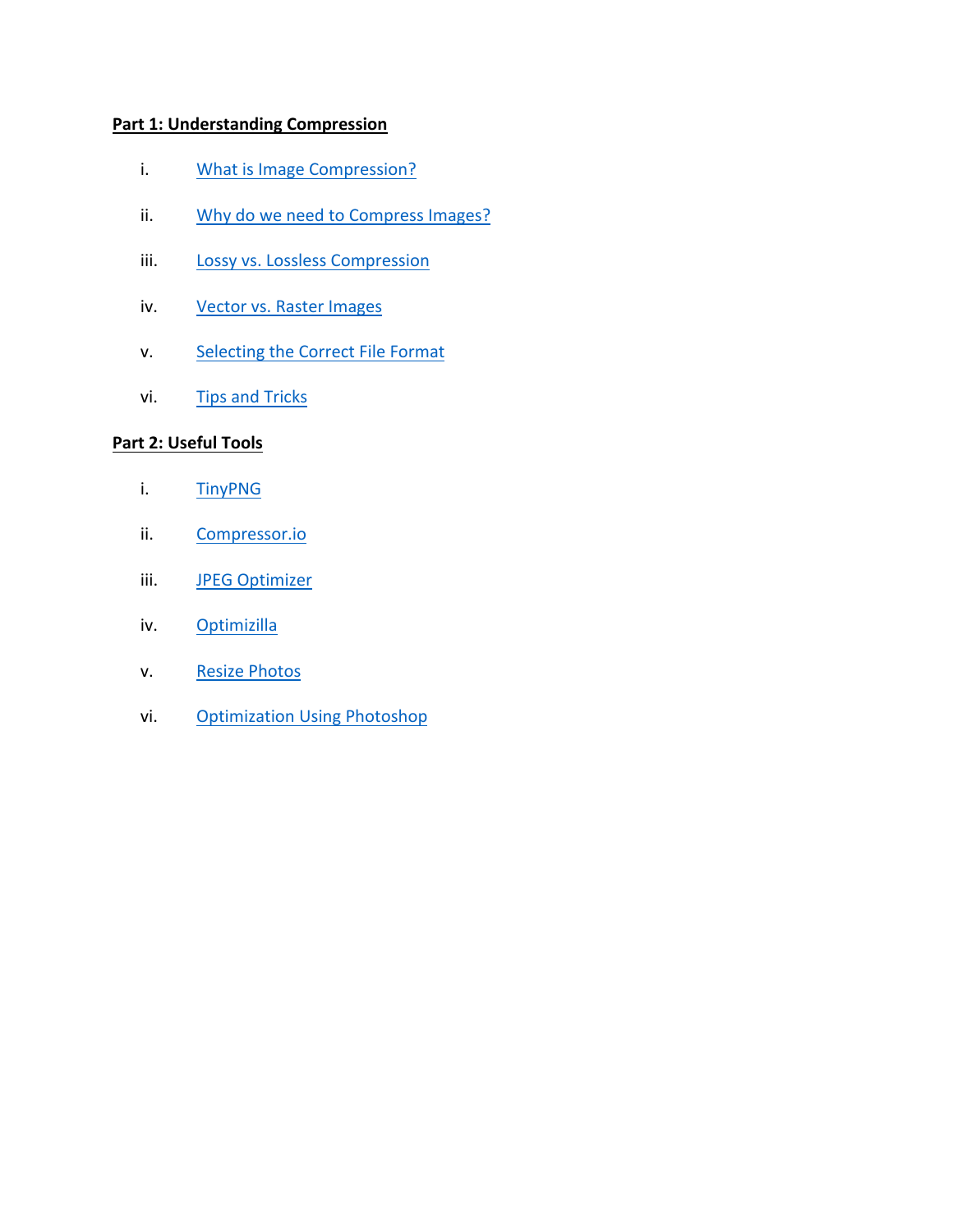# **What is Image Compression?**

Each image requires a certain amount of memory to be stored. The amount of required allocated memory is based on the image's dimensions, how many pixels the image contains, and the amount of colours available per pixel (known as bit depth). Image compression is the process of reducing the amount of memory that an image takes up.

# **Why do we need to Compress Images?**

The speed at which a website loads is based on two things: the speed of the internet connection and the amount of data stored within the website. While we can't control the former; we can control the latter. By reducing the size of images that will be placed on our website, we also reduce the total data that needs to be loaded each time a viewer visits it. Compressing images is essential for a fast website which will hold the user's attention.

Fact: 40% of internet user's will exit a website if it doesn't load within 3 seconds.

# **Lossy vs. Lossless Compression**

Lossy compression means that some of the pixel data in the image will be removed. When dealing with lossy compression, make sure to save a copy of the original as you will not be able to revert back after compression. This type of compression typically has greater file size reduction.

Lossless compression means that the pixel data will only be compressed, but not removed. 

# **So - which do I use?**

 

This is when your own judgement comes into place. Use both if you are willing to sacrifice some quality for file size. Skip the lossy step if the file contains intricate details or needs to be shown as is. Keep in mind  $-$  just because lossy compression sacrifices pixel data doesn't necessarily mean that the resulting image will be ugly. Visual results are often almost just as good and the file savings can be huge.

<sup>&</sup>lt;sup>1</sup> https://developers.google.com/web/fundamentals/performance/optimizing-contentefficiency/image-optimization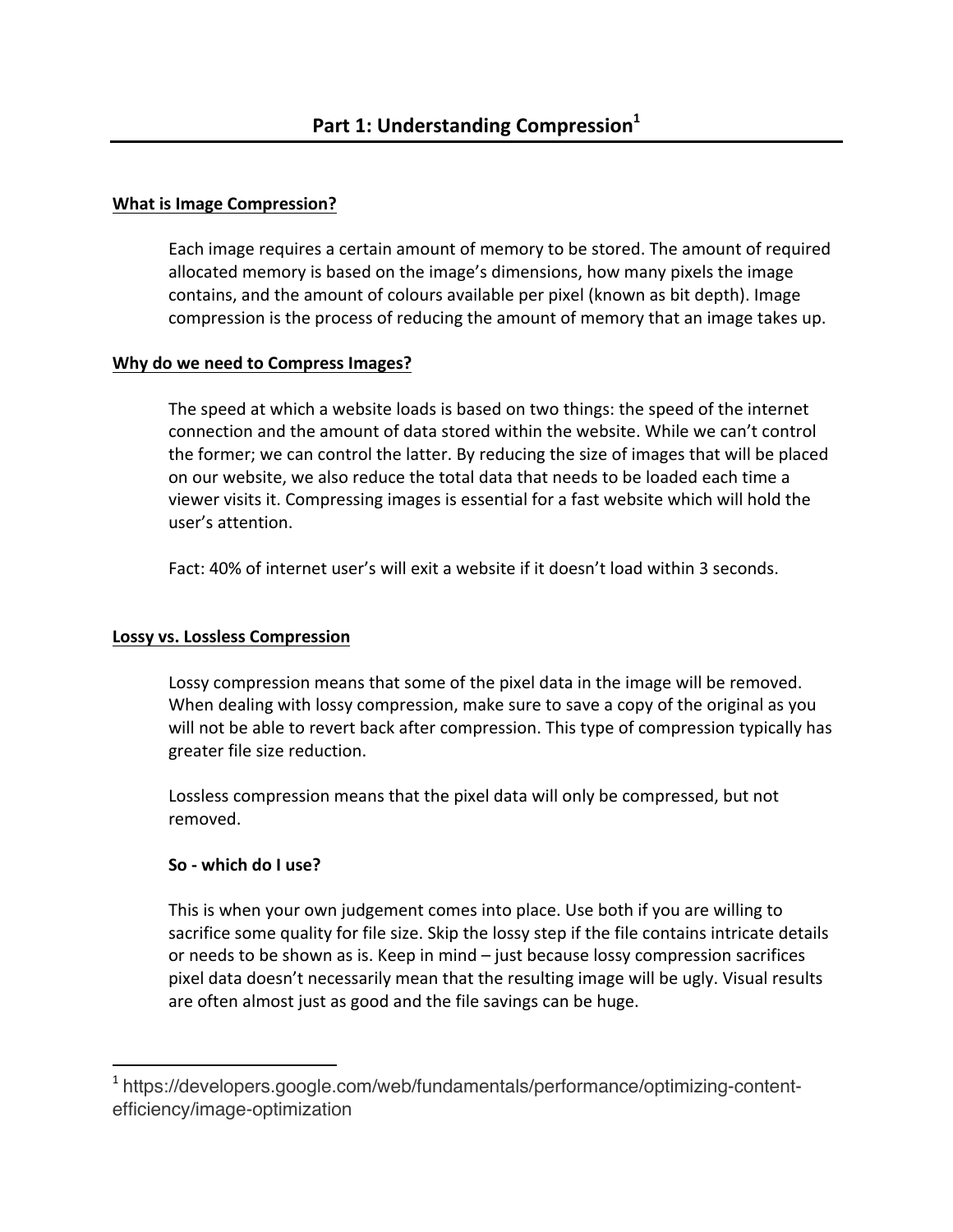### **Vector vs. Raster Images**

**Vector graphics** are resolution and scale independent, which makes them a perfect fit for the multi-device and high-resolution world. They use lines, points, and polygons to represent images. They are best used for images which consist of geometric shapes and deliver sharp results at every resolution/zoom. File sizes are usually smaller, especially when dealing with simple images that need to be displayed at any size.

Vector images should be stored in a Scalable Vector Graphics (SVG) format. SVG files can be created by vector drawing software (We recommend Adobe Illustrator) or by hand and directly in your favourite text editor. However, they will need to be saved as a webfriendly file format before being inserted into a webpage (See Selecting the Correct File Format)

### Use vector graphics when displaying simple shapes such as logos, icons, and so on.

**Raster graphics** represent an image by encoding the individual values of each pixel within a rectangular grid. This means that the files sizes are typically larger than vector graphics, but they can handle more complex images. However, they are resolution and scale dependent meaning that quality will diminish as size increases (think of what happens when you try to stretch a photo). This means it may sometimes be necessary to save multiple copies of the image at different sizes.

Raster graphics can be created using Photoshop, MS Paint, Paintbrush etc. Also, any photo/screenshot will be a raster graphic by default.

Use raster graphics when displaying images that would be difficult to describe using lines, points, and polygons such as photos and screenshots.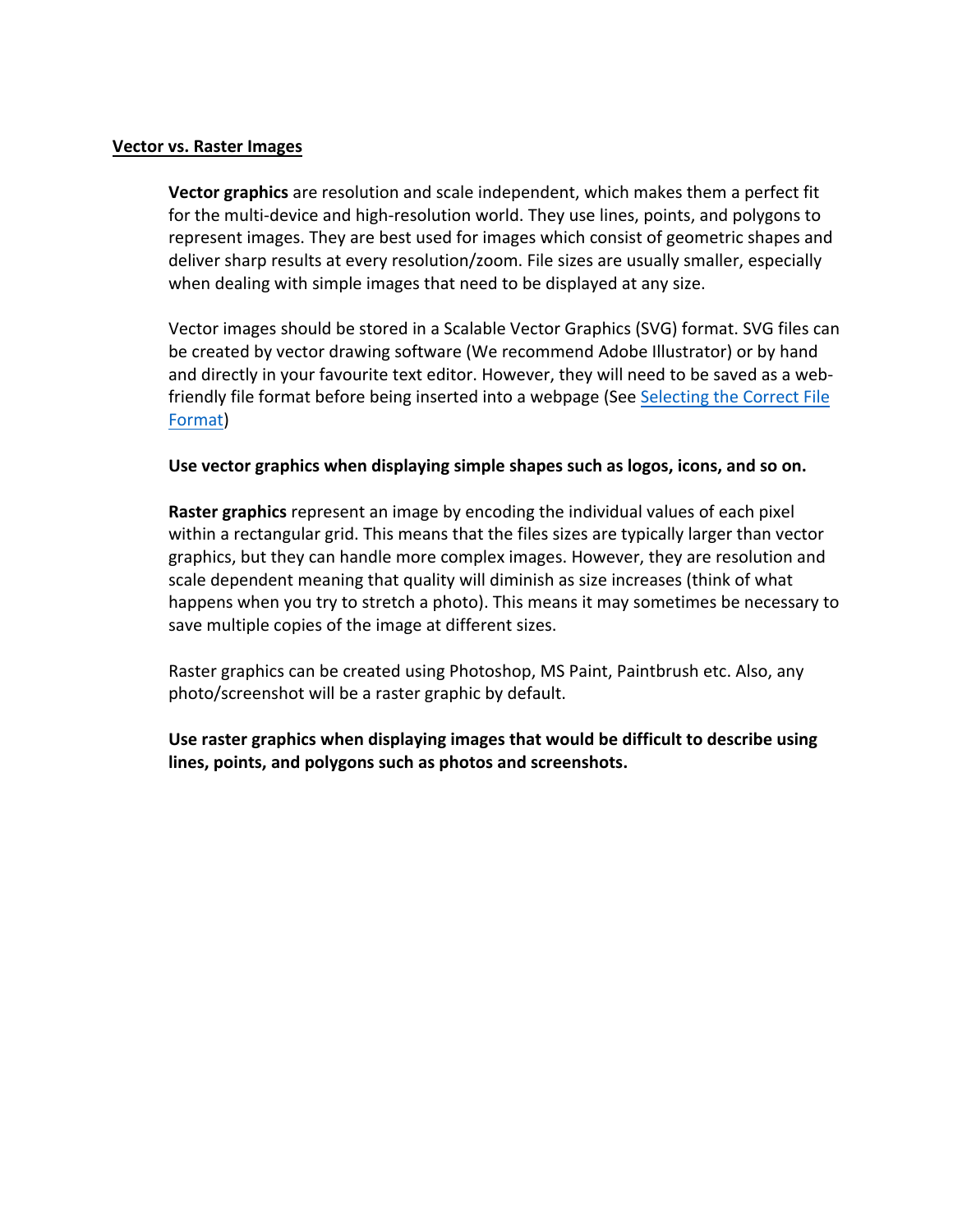# **Selecting the Correct File Format**

Once you've finished creating/editing your image, you will need to save it for the web. There are 3 universally supported image formats: GIF, PNG, and JPEG. PNG can be split into PNG-8 (256 possible colors) or PNG-24 (16,777,216 possible colors). To decide which format you should use, follow this simple flowchart:



# **Time to Compress**

At this point, you've saved your image and made all the right decisions regarding which type of compression you're looking for, graphics type, and file format. The next step is to compress the image. In part 2, we've provided you with many tools to do this as well as instructions on how to decide which tool(s) to use.

# **Tips and Tricks**

- Use vector images as much as possible. Vector images will allow you to resize with ease and save space.
- Make sure you pick the right image format for the job. Use GIF only for animation. Use JPEG's for photos that don't need to be the highest resolution, as well as screenshots. Use PNG's when resolution is a priority and use specifically PNG-24 when a wide color palette is necessary.
- Remove unnecessary image metadata. Many raster images contain metadata that isn't need. Remove metadata about geographic information, camera information etc. to reduce the size of the image.
- Keep files to a maximum of 1 MB. This is more than enough data to have a high quality image while still allowing your page to load quickly.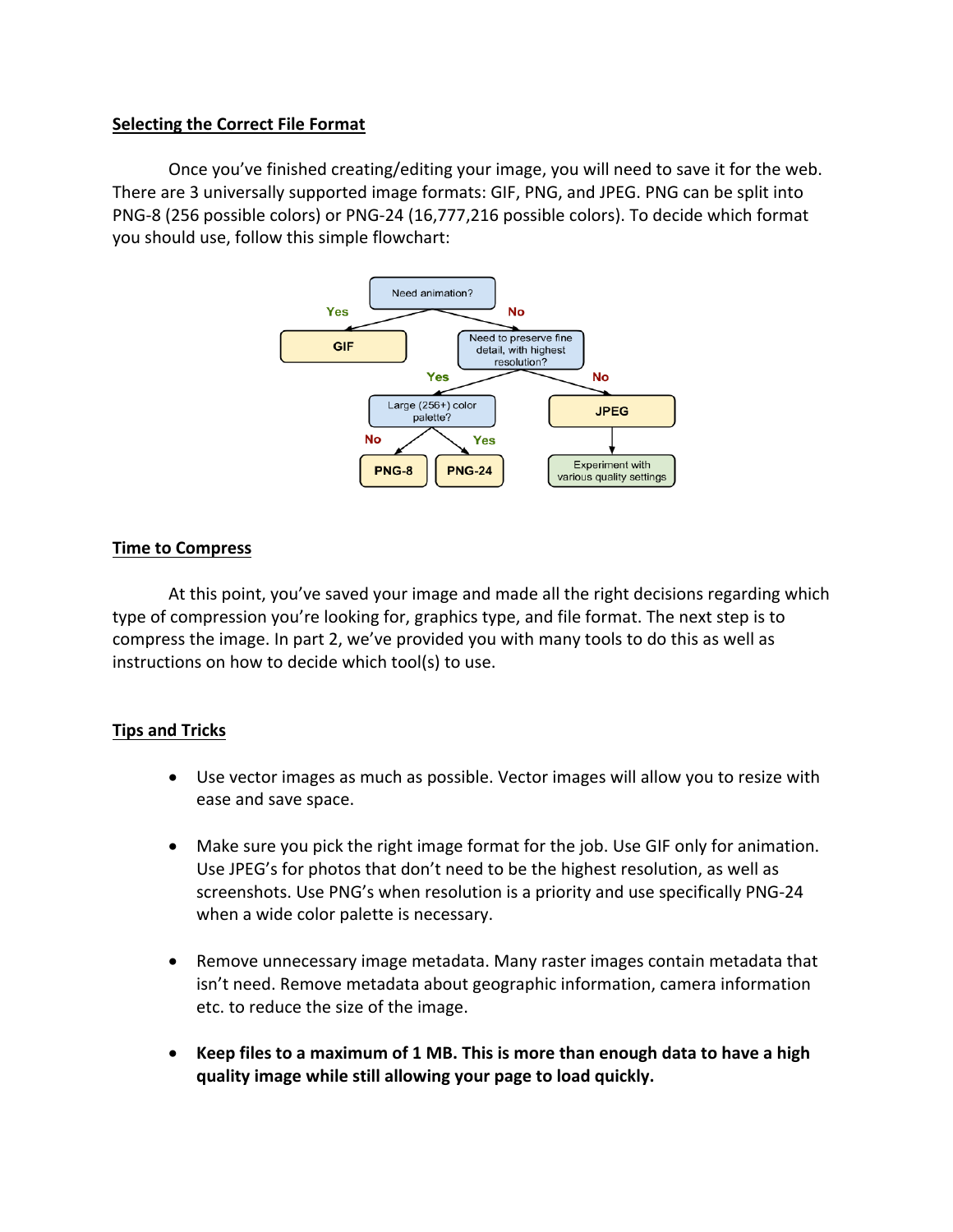# **Tiny PNG – http://tinypng.com/**

- Can bulk upload images using drag and drop.
- Images can be downloaded to computer or straight to Dropbox.
- Maintains a good quality versus size balance.

### **When to use?**

Tiny PNG should be your go-to image compressor. For the majority of projects and images, Tiny PNG will get the job done by decreasing size while maintaining quality.

# **Compressor.io - https://compressor.io/compress**

- Allows you to choose between lossy and lossless compression (read above)
- Loseless compression is limited to JPG and PNG images and file savings are typically very small.

### **When to use?**

Compressor should be used if you have to often switch between lossy and lossless compression. Keep in mind the essential balance/tradeoff between quality and size.

# **JPEG Optimizer - http://jpeg-optimizer.com/**

• Unrivaled for decreasing file size, but the compressed image's quality is much lower than the original's.

### **When to use?**

Use JPEG Optimizer when the quality of the image is not a priority (e.g. if image will be sized very small on the webpage)

# **Optimizilla - http://optimizilla.com/**

• Allows you to upload up to 20 images at a time which can be downloaded as a ZIP file

# **When to use?**

 

Optimizilla is ideal when you need to compress a bulk of images at once.

<sup>2</sup> http://enviragallery.com/9-best-free-image-optimization-tools-for-image-compression/